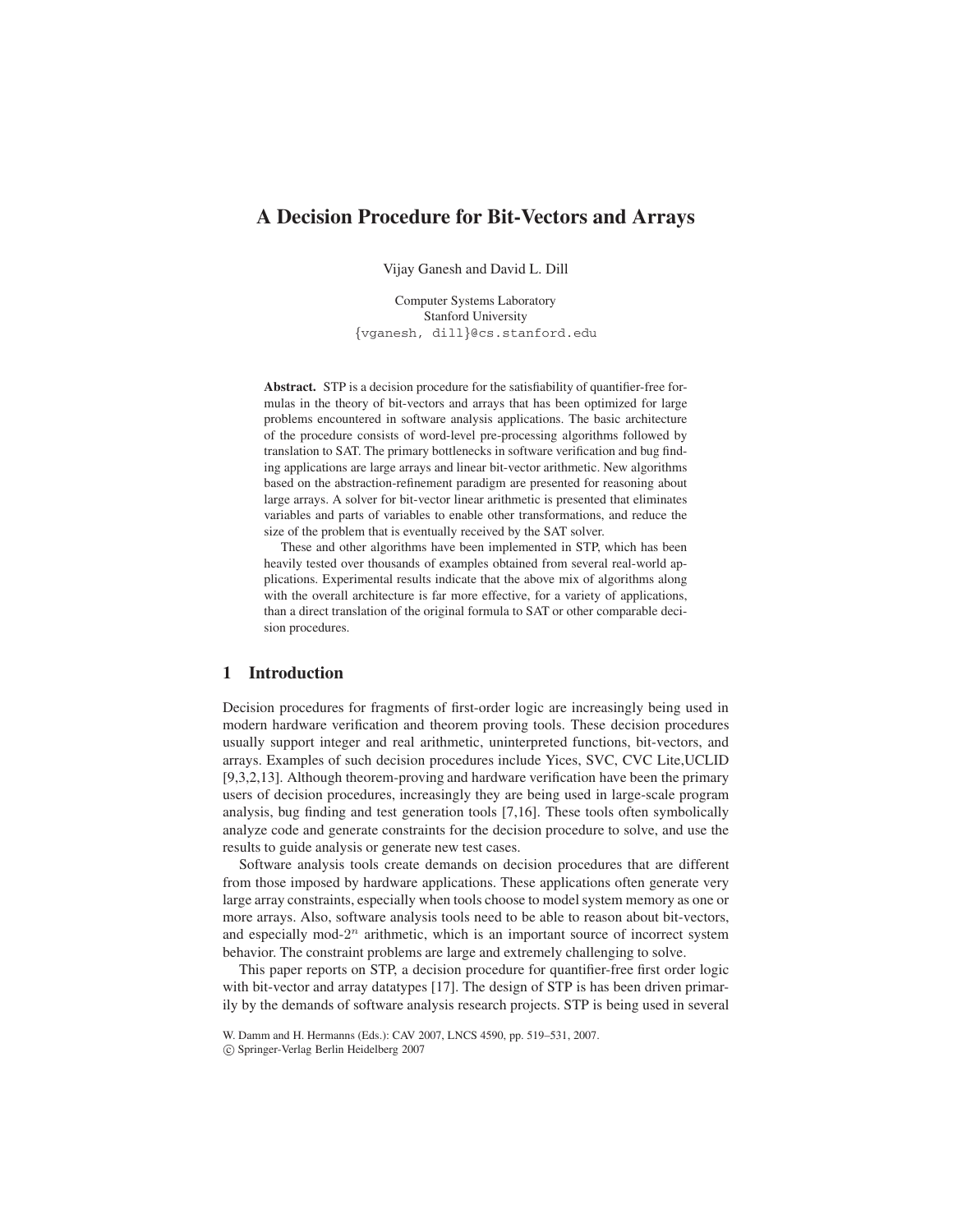software analysis, bug finding and hardware verification applications. Notable applications include the EXE project [7] at Stanford, which generates test cases for C programs using symbolic execution, and uses STP to solve the constraints. Other projects include the Replayer project [16] and Minesweeper [5] at Carnegie Mellon University which produce constraints from symbolic execution of machine code, and the CATCHCONV project [14] at Berkeley which tries to catch errors due to type conversion in C programs. The CATCHCONV project produced the largest example solved by STP so far. It is a 412 Mbyte formula, with 2.12 million 32 bit bit-vector variables, array write terms which are tens of thousands of levels deep, a large number of array reads with nonconstant indices (corresponding to aliased reads in memory), many linear constraints, and liberal use of bit-vector functions and predicates, and STP solves it in approx. 2 minutes on a 3.2GHz Linux box.

There is a nice overview of bit-vector decision procedures in [6], which we do not repeat here. STP's architecture is different from most decision procedures that support both bit-vectors and arrays [18,2,9], which are based on backtracking and a framework for combining specialized theories such as Nelson-Oppen [15]. Instead, STP consists of a series of word-level transformations and optimizations that eventually convert the original problem to a conjunctive-normal form (CNF) formula for input to a high-speed solver for the satisfiability problem for propositional logic formulas (SAT) [10]. Thus, STP fully exploits the speed of modern SAT solvers while also taking advantage of theory-specific optimizations for bit-vectors and arrays. In this respect, STP is most similar to UCLID [13].

The goal of this paper is to describe the factors that enable STP to handle the large constraints from software applications. In some cases, simple optimizations or a careful decision about the ordering of transformations can make a huge difference in the capacity of the tool. In other cases, more sophisticated optimizations are required. Two are discussed in detail: An on-the-fly solver for mod- $2<sup>n</sup>$  linear arithmetic, and abstractionrefinement heuristics for array expressions. The rest of the paper discusses the architecture of STP, the basic engineering principles, and then goes into more detail about the optimizations for bit-vector arithmetic and arrays. Performance on large examples is discussed, and there is a comparative evaluation with Yices [9], that is well-known for its efficiency.

### **2 STP Overview**

STP's input language has most of the functions and predicates implemented in a programming language such as C or a machine instruction set, except that it has no floating point datatypes or operations. The current set of operations supported include TRUE, FALSE, propositional variables, arbitrary Boolean connectives, bitwise Boolean operators, extraction, concatenation, left and right shifts, addition, multiplication, unary minus, (signed) division and modulo, array read and write functions, and relational operators. The semantics parallel the semantics of the SMTLIB bit-vector language [1] or the C programming language, except that in STP bit-vectors can have any positive length. Also, all arithmetic and bitwise Boolean operations require that the inputs be of the same length. STP can be used as a stand-alone program, and can parse input files in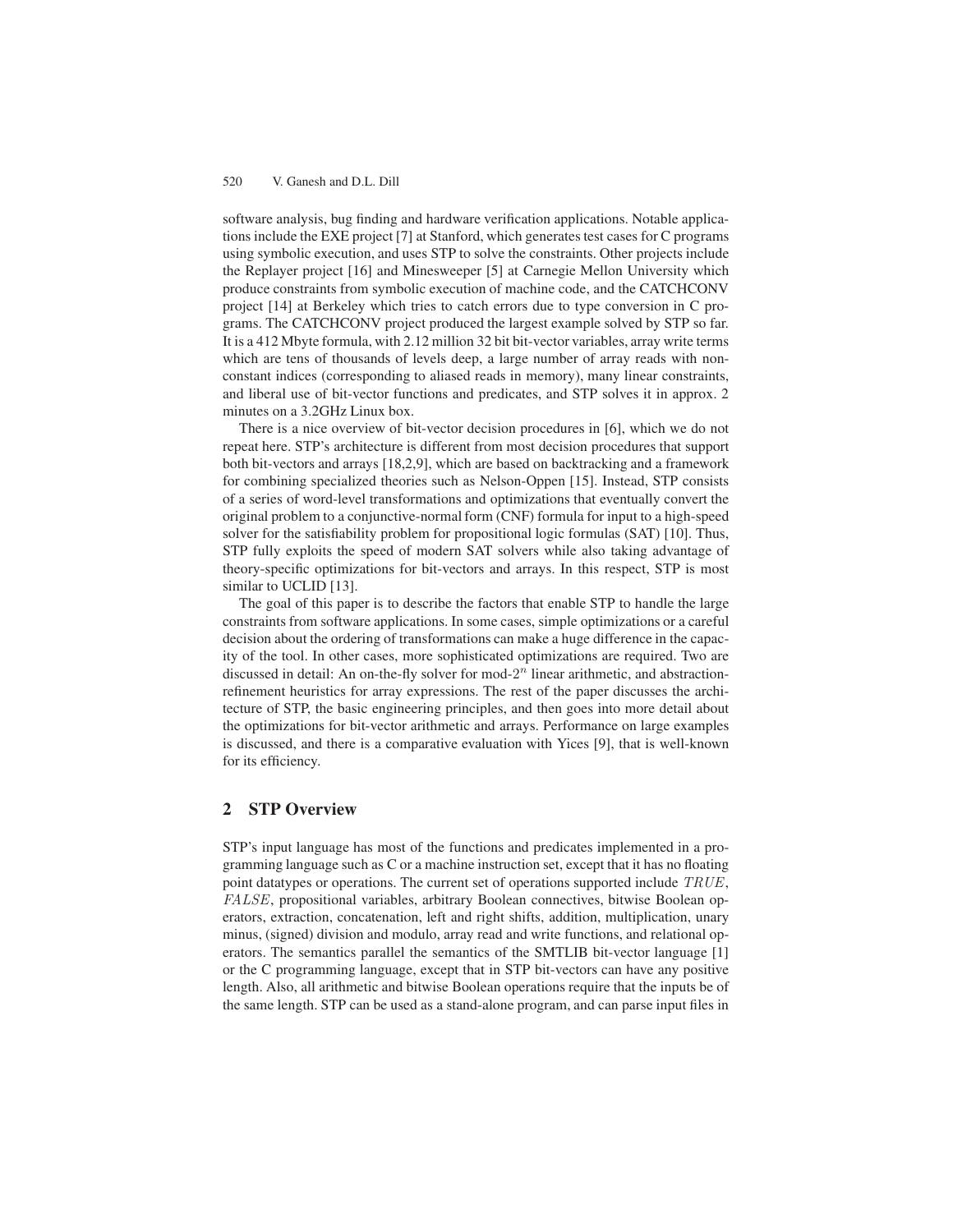a special human readable syntax and also the SMTLIB QF UFBV32 syntax [1]. It can also be used as a library, and has a special C-language API that makes it relatively easy to integrate with other applications.

STP converts a decision problem in its logic to propositional CNF, which is solved with a high-performance off-the-shelf CNF SAT solver, MiniSat [10] (MiniSat has a nice API, and it is concise, clean, efficient, reliable, and relatively unencumbered by licensing conditions). However, the process of converting to CNF includes many wordlevel transformations and optimizations that reduce the difficulty of the eventual SAT problem. Problems are frequently solved during the transformation stages of STP, so that SAT does not need to be called.

STP's architecture differs significantly from many other decision procedures based on case splitting and backtracking, including tools like SVC, and CVC Lite [3,2], and other solvers based on the Davis-Putnam-Logemann-Loveland (DPLL(T)) architecture [11]. Conceptually, those solvers recursively assert atomic formulas and their negations to a theory-specific decision procedures to check for consistency with formulas that are already asserted, backtracking if the current combination of assertions is inconsistent. In recent versions of this style of decision procedure, the choice of formulas to assert is made by a conventional DPLL SAT solver, which treats the formulas as propositional variables until they are asserted and the decision procedures invoked.

Architectures based on assertion and backtracking invoke theory-specific decisionprocedures in the "inner loop" of the SAT solver. However, modern SAT solvers are very fast largely because of the incredible efficiency of their inner loops, and so it is difficult with these architectures to take the best advantage of fast SAT solvers.

STP on the other hand does all theory-specific processing *before* invoking the SAT solver. The SAT solver works on a purely propositional formula, and its internals are not modified, including the highly optimized inner loop. Optimizing transformations are employed before the SAT solver when they can solve a problem more efficiently than the SAT solver, or when they reduce the difficulty of the problem that is eventually presented to the SAT solver.

DPLL(T) solvers often use Nelson-Oppen combination [15], or variants thereof, to link together multiple theory-specific decision procedures. Nelson-Oppen combination needs the individual theories to be disjoint, stably-infinite and requires the exchange of equality relationships deduced in each individual theory, leading to inflexibility and implementation complexity. In return, Nelson-Oppen ensures that the combination of theories is complete. STP is complete because the entire formula is converted by a set of satisfiability preserving steps to CNF, the satisfiability of which is decided by the SAT solver. So there is no need to worry about meeting the conditions of Nelson-Oppen combination. Furthermore, the extra overhead of communication between theories in the Nelson-Oppen style decision procedures can become a bottleneck for the very large inputs that we have seen, and this overhead is avoided in STP.

The STP approach is not always going to be superior to a good backtracking solver. A good input to STP is a conjunction of many formulas that enable local algebraic transformations. On the other hand, formulas with top-level disjunctions may be very difficult. Fortunately, the software applications used by STP tend to generate large conjunctions, and hence STP's approach has worked well in practice.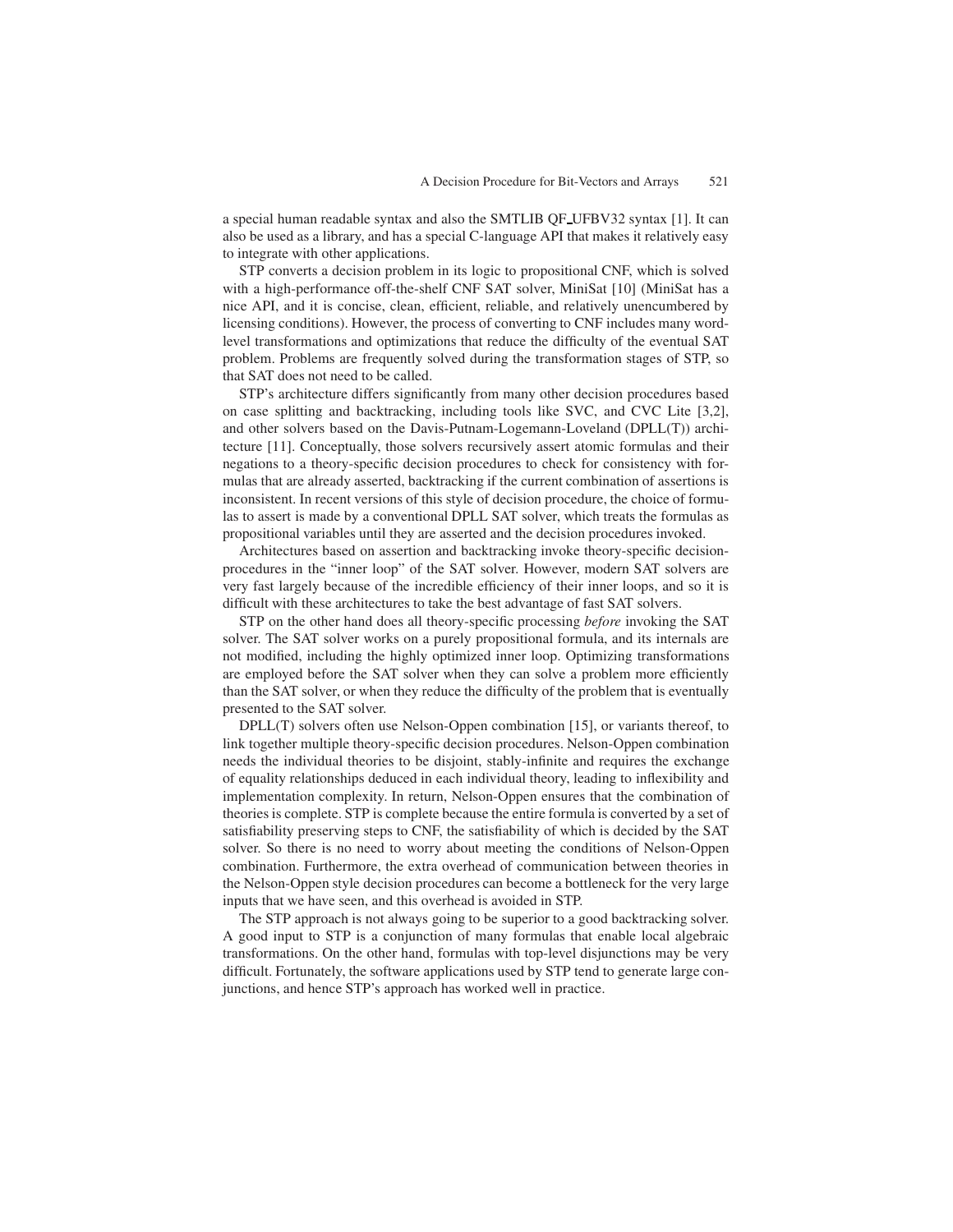

**Fig. 1.** STP Architecture

In more detail, STP's architecture is depicted in Figure 1. Processing consists of three phases of word-level transformations; followed by conversion to a purely Boolean formula and Boolean simplifications (this process is called "Bit Blasting"); and finally conversion to propositional CNF and solving by a SAT solver. The primary focus of this paper is on word level optimizations for arithmetic, arrays and refinement for arrays.

Expressions are represented as directed acyclic graphs (DAGs), from the time they are created by the parser or through the C-interface, until they are converted to CNF. In the DAG representation, isomorphic subtrees are represented by a single node, which may be pointed to by many parent nodes. This representation has advantages and disadvantages, but the overwhelming advantage is compactness.

It is possible to identify some design principles that have worked well during the development of STP. The overarching principle is to procrastinate when faced with hard problems. That principle is applied in many ways. Transformations that are risky because they can significantly expand the size of the expression DAG are postponed until other, less risky, transformations are performed, in the hope that the less risky transformation will reduce the size and number of expressions requiring more risky transformations. This approach is particularly helpful for array expressions.

Counter-example-guided abstraction/refinement is now a standard paradigm in formal tools, which can be applied in a variety of ways. It is another application of the procrastination principle. For example, the UCLID tool abstracts and refines the precision of integer variables.

A major novelty of STP's implementation is the particular implementation of the refinement loop in Figure 1. In STP, abstraction is implemented (i.e. an *abstract formula* is obtained) by omitting conjunctive constraints from a *concrete formula*, where the concrete formula must be equisatisfiable with the original formula. (Logical formulas  $\phi$  and  $\psi$  are equisatisfiable iff  $\phi$  is satisfiable exactly when  $\psi$  is satisfiable.)

When testing an abstract formula for satisfiability, there can be three results. First, STP can determine that the abstracted formula is unsatisfiable. In this case, it is clear that the original formula is unsatisfiable, and hence STP can return "unsatisfiable" without additional refinement, potentially saving a massive amount of work.

A second possible outcome is that STP finds a satisfying assignment to the abstract formula. In this case, STP converts the satisfying assignment to a (purported) concrete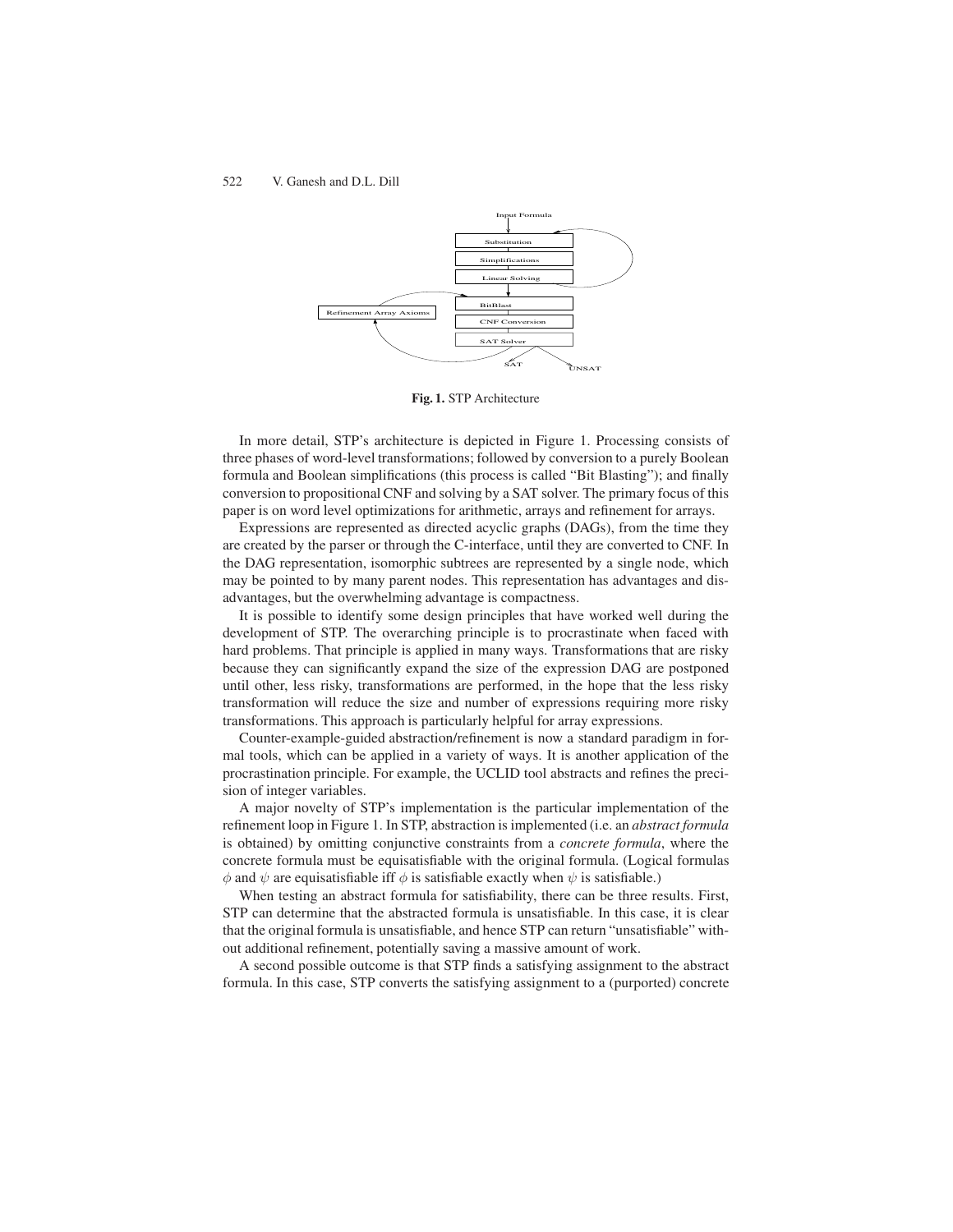model,  $<sup>1</sup>$  and also assigns zero to any variables that appear in the original formula but</sup> not the abstract formula, and evaluates the original formula with respect to the purported model. If the result of the evaluations is  $TRUE$ , the purported model is truly a model of the original formula (i.e. the original formula is indeed satisfiable) and STP returns the model without further refinement iterations.

The third possible outcome is that STP finds a purported model, but evaluating the original formula with respect to that model returns FALSE. In that case, STP refines the abstracted formula by heuristically choosing additional conjuncts, at least one of which must be false in the purported model and conjoining those formulas with the abstracted formula to create a new, less abstract formula. In practice, the abstract formula is not modified; instead, the new formulas are bit-blasted, converted to CNF, and added as clauses to the CNF formula derived from the previous abstract formula, and the resulting CNF formula solved by the SAT solver. This process is iterated until a correct result is found, which must occur because, in the worst case, the abstract formula will be made fully concrete by conjoining every formula that was omitted by abstraction. When all formulas are included, the result is guaranteed to be correct because of the equisatisfiability requirement above.

# **3 Arrays**

As was mentioned above, arrays are used heavily in software analysis applications, and reasoning about arrays has been a major bottleneck in many examples. STP's input language supports one-dimensional (non-extensional) arrays [17] that are indexed by bit-vectors and contain bit-vectors. The operations on arrays are  $read(A, i)$ , which returns the value at location  $A[i]$  where  $A$  is an array and  $i$  is an index expression of the correct type, and  $write(A, i, v)$ , which returns a new array with the same value as A at all indices except possibly i, where it has the value v. The value of a read is a bitvector, which can appear as an operand to any operation or predicate that operates on bit-vectors. The value of an array variable or an array write has an array type, and may only appear as the first operand of a read or write, or as the then or else operand of an if-then-else. In particular, values of an array type cannot appear in an equality or any other predicate.

In the unoptimized mode, STP reduces all formulas to an equisatisfiable form that contains no array reads or writes, using three transformations. (In the following, the expression  $ite(c_1, e_1, e_2)$  is shorthand for *if*  $c_1$  *then*  $e_1$  *else*  $e_2$  *endif*.) These transformations are all standard.

The **Ite-lifting** transformation converts  $read(ite(c, write(A, i, v), e), j)$  to  $ite(c,$ read(write $(A, i, v), j$ ), e). (There is a similar transformation when the write is in the "else" part of the *ite.*) The **read-over-write** transformation eliminates all write terms by transforming  $read(write(A, i, v), j)$  to  $ite(i = j, v, read(A, j))$ . Finally, the **read elimination** transformation eliminates read terms by introducing a fresh bit-vector variable for each such expression, and adding more predicates to ensure consistency. Specifically, whenever a term  $read(A, i)$  appears, it is replaced by a fresh variable v, and new

<sup>&</sup>lt;sup>1</sup> A model is an assignment of constant values to all of the variables in a formula such that the formula is *satisfied.*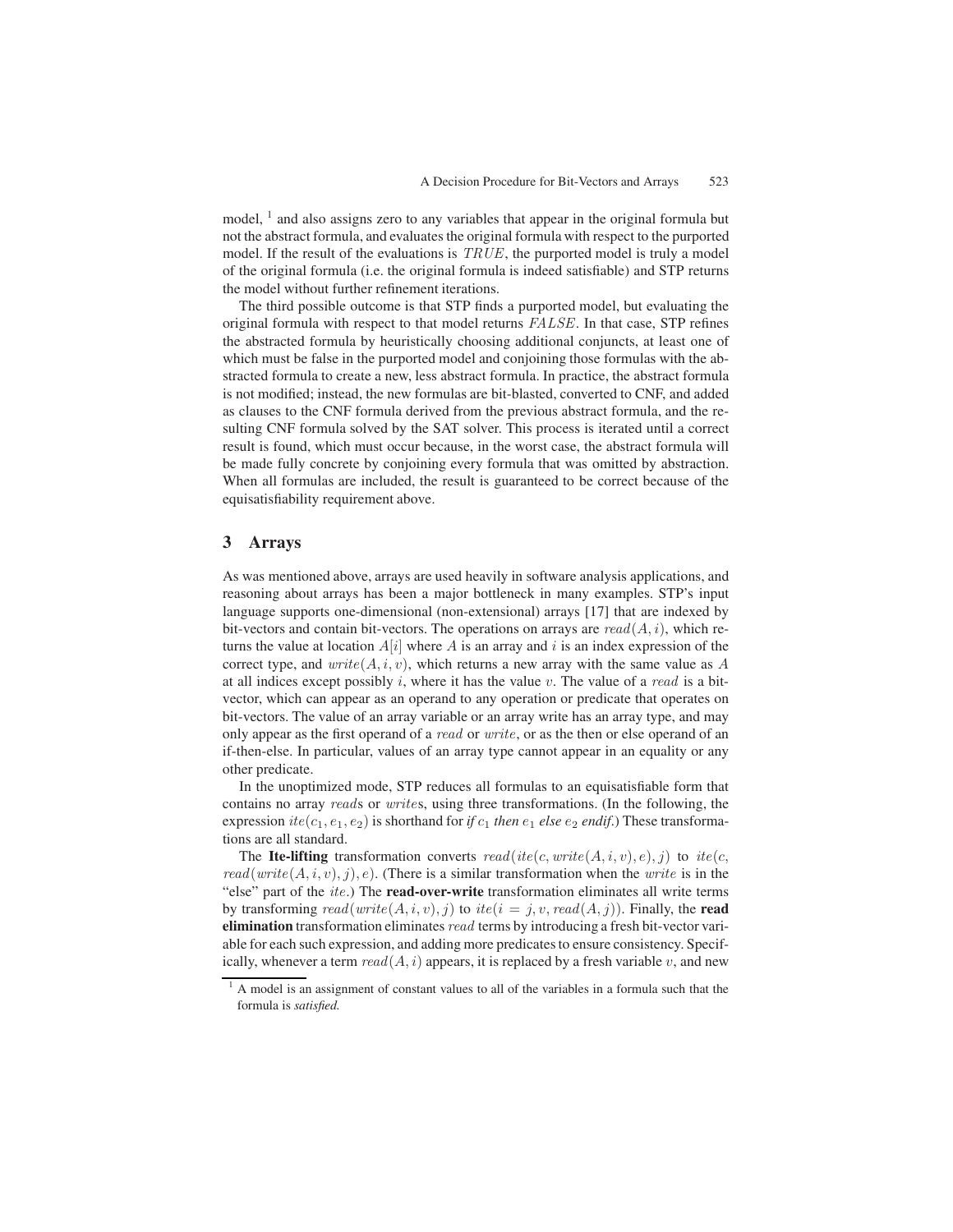predicates are conjoined to the formula  $i = j \Rightarrow v = w$  for all variables w introduced in place of read terms  $read(A, j)$ , having the same array term as first operand. As an example of this transformation, the simple formula ( $read(A, 0) = 0) \wedge (read(A, i) = 1)$ ) would be transformed to  $v_1 = 0 \wedge v_2 = 1 \wedge (i = 0 \Rightarrow v_1 = v_2)$ . The formula of the form  $(i = 0 \Rightarrow v_1 = v_2)$  is called an *array read axiom*.

#### **3.1 Optimizing Array Reads**

Read elimination, as described above, expands each formula by up to  $n(n-1)/2$  nodes, where  $n$  is the number of syntactically distinct index expressions. Unfortunately, software analysis applications can produce thousands of reads with variable indices, resulting in a lethal blow-up when this transformation is applied. While this blow-up seems unavoidable in the worst case, appropriate procrastination leads to practical solutions for many very large problems. Two optimizations which have been very effective are *array substitution* and abstraction-refinement for reads, which we call *read refinement*.

The array substitution optimization reduces the number of array variables by substituting out all constraints of the form  $read(A, c) = e_1$ , where c is a constant and  $e_1$ does not contain another array read. Programs often index into arrays or memory using constant indexes, so this is a case that occurs often in practice.

The optimization has two passes. The first pass builds a substitution table with the left-hand-side of each such equation ( $read(A, c)$ ) as the key and the right-hand-side  $(e_1)$  as the value, and then deletes the equation from the input query. The second pass over the expression replaces each occurrence of a key by the corresponding table entry. Note that for soundness, if a second equation is encountered whose left-hand-side is already in the table, the second equation is not deleted and the table is not changed. For example, if STP saw  $read(A, c) = e_1$  then  $read(A, C) = e_2$ , the second formula would not be deleted and would later be simplified to  $e_1 = e_2$ .

The second optimization, *read refinement*, delays the translation of array *read*s with non-constant indexes in the hope of avoiding read elimination blowup. Its main trick is to solve a less-expensive approximation of the formula, check the result in the original formula, and try again with a more accurate approximation if the result is incorrect.

Read formulas are abstracted by performing read elimination, *i.e.,* replacing reads with new variables, but not adding the array read axioms. This abstracted formula is processed by the remaining stages of STP. As discussed in the overview, if the result is unsatisfiable, that result is correct and can be returned immediately from STP. If not, the abstract model found by STP is converted to a concrete model and the original formula is evaluated with respect to that model. If the result is TRUE, the answer is correct and STP returns that model. Otherwise, some of the array read axioms from read elimination are added to the formula and STP is asked to satisfy the modified formula. This iteration repeats until a correct result is found, which is guaranteed to happen (if memory and time are not exhausted) because all of the finitely many array read axioms will eventually be added in the worst case.

The choice of which array read axioms to add during refinement is a heuristic that is important to the success of the method. A policy that seems to work well is to find a nonconstant array index term for which at least one axiom is violated, then add all of the violated axioms involving that term. Adding at least one false axiom during refinement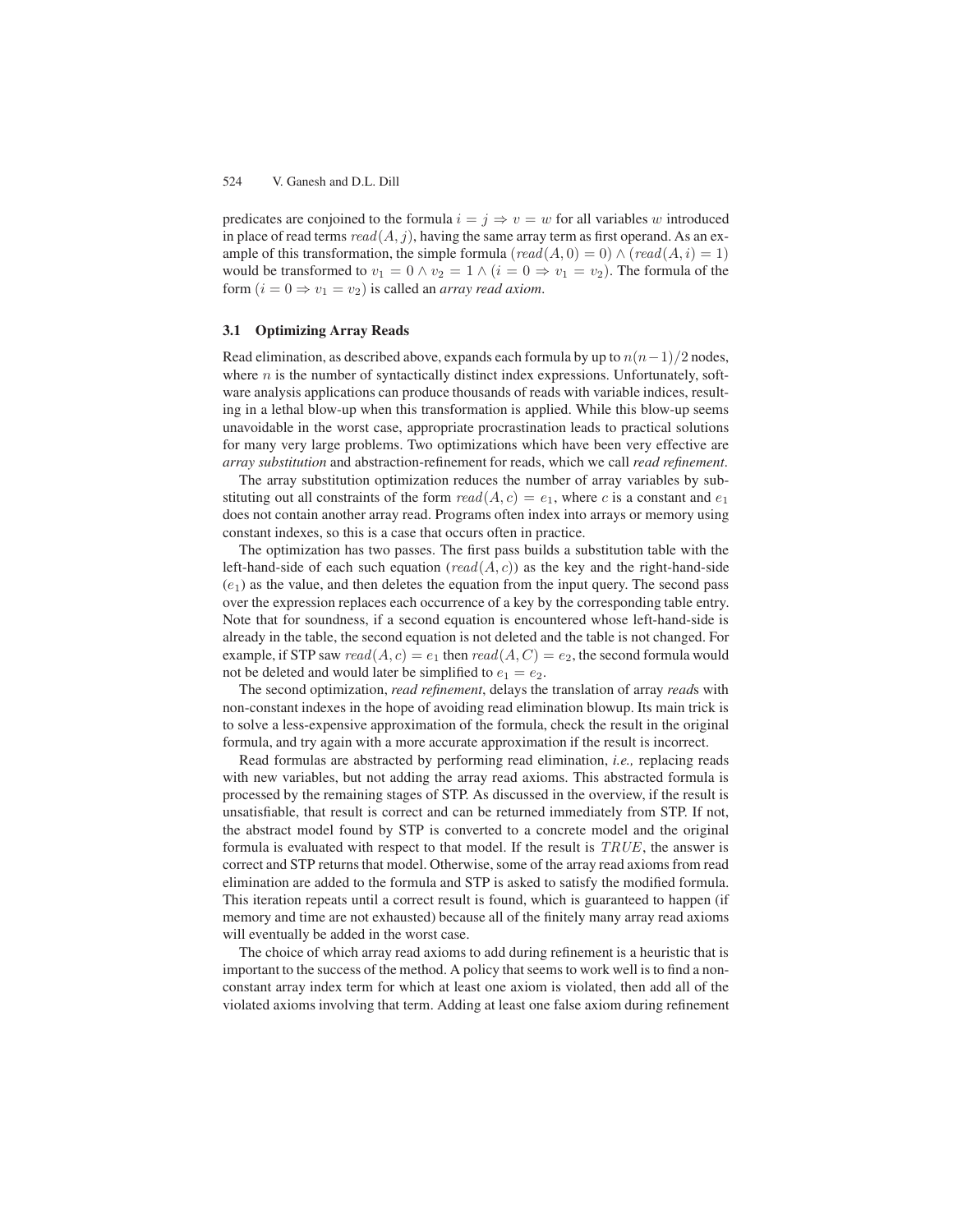guarantees that STP will not find the same false model more than once. Adding all the axioms for a particular term seems empirically to be a good compromise between adding just one formula, which results in too many iterations, and adding all formulas, which eliminates all abstraction after the first failure.

For example, suppose STP is given the formula  $(\text{read}(A, 0) = 0) \land (\text{read}(A, i) = 1)$ . STP would first apply the substitution optimization by deleting  $read(A, 0) = 0$  from the formula, and inserting the pair  $(read(A, 0), 0)$  in the substitution table. Then, it would replace  $read(A, i)$  by a new variable  $v_i$ , thus generating the under-constrained formula  $v_i = 1$ . Suppose STP finds the solution  $i = 1$  and  $v_i = 1$ .

STP then translates the solution to the variables of the original formula to get (read  $(A, 0) = 0$ )  $\wedge \text{read}(A, 1) = 1$ . This solution is satisfiable in the original formula as well, so STP terminates since it has found a true satisfying assignment.

However, suppose that STP finds the solution  $i = 0$  and  $v_i = 1$ . Under this solution, the original formula eventually evaluates to  $read(A, 0) = 0 \land read(A, 0) = 1$ , which after substitution gives  $0=1$ . Hence, the solution to the under-constrained formula is not a solution to the original formula.

In this case, STP adds the array read axiom  $i = 0 \Rightarrow read(A, i) = read(A, 0)$ . When this formula is checked, the result must be correct because the new formula includes the complete set of array read axioms.

#### **3.2 Optimizing Array Writes**

Efficiently dealing with array writes is crucial to STP's utility in software applications, some of which produce deeply nested write terms when there are many successive assignments to indices of the same array. The **read-over-write** transformation creates a performance bottleneck by destroying sharing of subterms, creating an unacceptable blow-up in DAG size. Consider the simple formula:  $read(write(A, i, v), j)$  =  $read(write(A, i, v), k)$ , in which the *write* term is shared.

The **read-over-write** transformation translates this to  $ite(i = j, v, read(A, j))$  $ite(i = k, v, read(A, k))$ . When applied recursively to the deeply nested *write* terms, it essentially creates a new copy of the entire DAG of write terms for every distinct read index, which exhausts memory in large examples.

Once again, the procrastination principle applies. The **read-over-write** transformation is delayed until after other simplification and solving transformations are performed, except in special cases like  $read(write(A, i, v), i + 1)$ , where the read and write indices simplify to terms that are always equal or not equal. In practice, the simple transformations convert many index terms to constants. The **read-over-write** transformation is applied in a subsequent phase. When that happens, the formula is smaller and contains more constants. This simple optimization is enormously effective, enabling STP to solve many very large problems with nested writes that it is otherwise unable to do.

Abstraction and refinement can also be used on write expressions, when the previous optimization leaves large numbers of reads and writes, leading to major speed-ups on some large formulas. For this optimization, array read-over-write terms are replaced by new variables to yield a conjunction of formulas that is equisatisfiable to the original set. The example above is transformed to: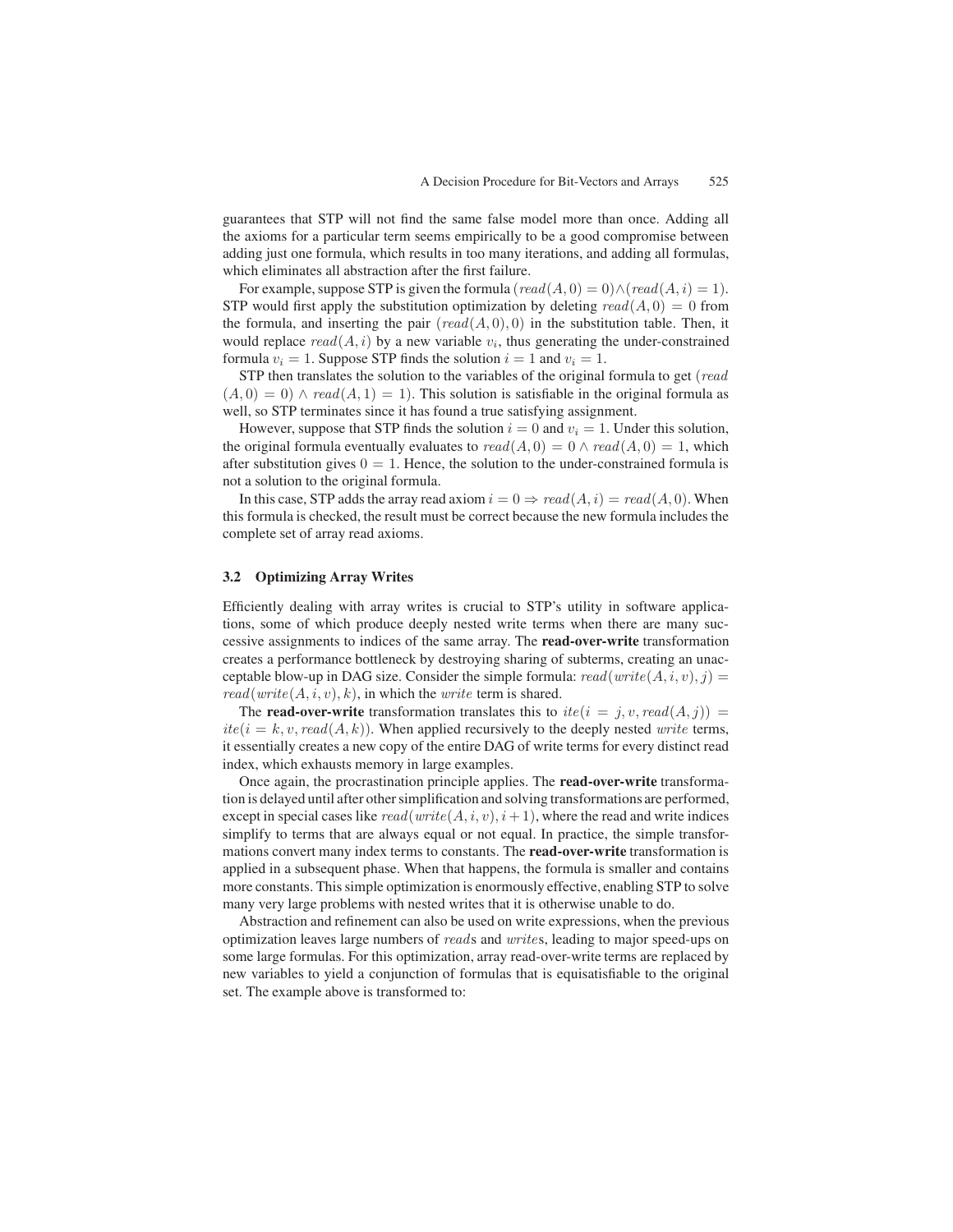$$
v_1 = v_2
$$
  
\n
$$
v_1 = ite(i = j, v, read(A, j))
$$
  
\n
$$
v_2 = ite(i = k, v, read(A, k))
$$

where the last two formulas are called *array write axioms*. For the abstraction, the array write axioms are omitted, and the abstracted formula  $v_1 = v_2$  is processed by the remaining phases of STP. As with array reads, the refinement loop iterates only if STP finds a model of the abstracted formula that is also not a model of the original formula. Write axioms are added to the abstracted formula, and the refinement loop iterates with the additional axioms until a definite result is produced. Although, this technique leads to improvement in certain cases, the primary problem with it is that the number of iterations of the refinement loop is sometimes very large.

# **4 Linear Solver and Variable Elimination**

One of the essential features of STP for software analysis applications is its efficient handling of linear twos-complement arithmetic. The heart of this is an *on-the-fly* solver. The main goal of the solver is to eliminate as many bits of as many variables as possible, to reduce the size of the transformed problem for the SAT solver. In addition, it enables many other simplifications, and can solve purely linear problems outright, so that the SAT solver does not need to be used.

The solver solves for one equation for one variable at a time. That variable can then be eliminated by substitution in the rest of the formula, whether the variable occurs in linear equations or other formulas. In some cases, it cannot solve an entire variable, so it solves for some of the low-order bits of the variable. After bit-blasting, these bits will not appear as variables in the problem presented to the SAT solver. Non-linear or wordlevel terms (extracts, concats etc.) appearing in linear equations are treated as bit-vector variables.

The algorithm has worst-case time running time of  $O(k<sup>2</sup>n)$  multiplications, where k is the number of equations and  $n$  is the number of variables in the input system of linear bit-vector equations.<sup>2</sup> If the input is unsatisfiable the solver terminates with  $FALSE$ . If the input is satisfiable it terminates with a set of equations in *solved form*, which symbolically represent all possible satisfying assignments to the input equations. So, in the special case where the formula is a system of linear equations, the solver leads to a sound and complete polynomial-time decision procedure. Furthermore, the equations are reduced to a closed form that captures all of the possible solutions.

**Definition 1.** Solved Form: *A list of equations is in solved form if the following invariants hold over the equations in the list.*

<sup>&</sup>lt;sup>2</sup> As observed in [4], the theory of linear mod  $2<sup>n</sup>$  arithmetic (equations only) in tandem with concatenate and extract operations is NP-complete. Although STP has concatenate and extraction operations, terms with those operations are treated as independent variables in the linear solving process, which is polynomial.

A hard NP-complete input problem constructed out of linear operations, concatenate and extract operations will not be solved completely by linear solving, and will result in work for the SAT solver.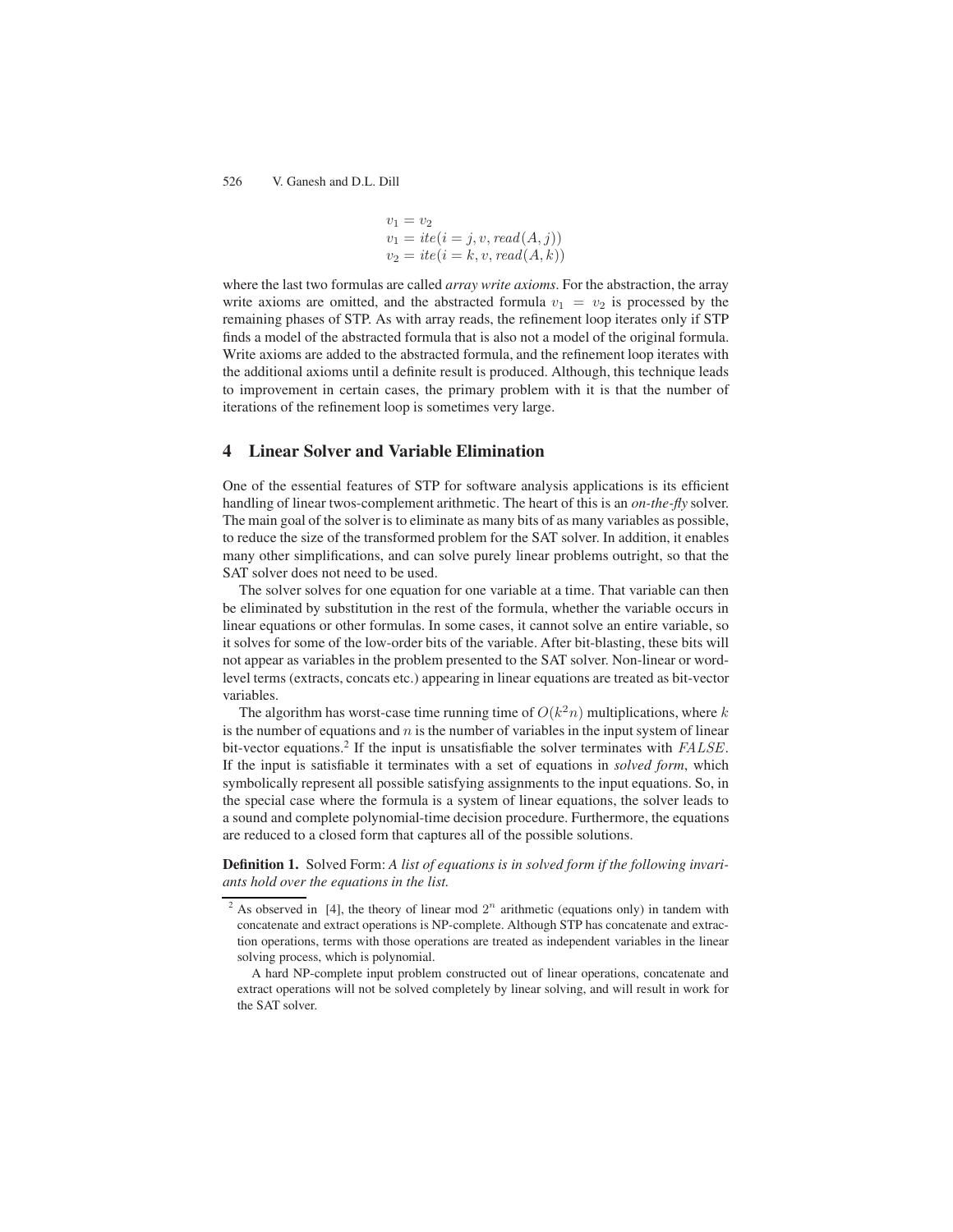*1)* Each equation in the list is of the form  $x[i : 0] = t$  or  $x = t$ , where x is a *variable and* t *is a linear combination of the variables or constant times a variable (or extractions thereof) occuring in the equations of the list, except* x

*2) Variables on the left hand side of the equations occuring earlier in the list may not occur on the right hand side of subsequent equations. Also, there may not be two equations with the same left hand side in the list*

*3) If extractions of variables occur in the list, then they must always be of the form*  $x[i: 0]$ , i.e. the lower extraction index must be 0, and all extractions must be of the *same length*

*4) If an extraction of a variable*  $x[i:0] = t$  *occurs in the list, then an entry is made in the list for*  $x = x^1 @t$ *, where*  $x^1$  *is a new variable refering to the top bits of* x and  $@$ *is the concatenation symbol*

The algorithm is illustrated on the following system:

$$
3x + 4y + 2z = 0
$$

$$
2x + 2y + 2 = 0
$$

$$
4y + 2x + 2z = 0
$$

where all constants, variables and functions are 3 bits long.

The solver proceeds by first choosing an equation and always checks if the chosen equation is *solvable*. It uses the following theorem from basic number theory to determine if an equation is solvable:  $\sum_{i=1}^{n} a_i x_i = c_i \mod 2^b$  is solvable for the unknowns  $x_i$ if and only if the greatest common divisor of  $\{a_1, \ldots, a_n, 2^b\}$  divides  $c_i$ .

In the example above, the solver chooses  $3x + 4y + 2z = 0$  which is solvable since the  $gcd(3, 4, 2, 2^3)$  does indeed divide 0. It is also a basic result from number theory that a number a has a multiplicative inverse mod m iff  $gcd(a, m) = 1$ , and that this inverse can be computed by the extended greatest-common divisor algorithm [8] or a method from [4]. So, if there is a variable with an odd coefficient, the solver isolates it on the left-hand-side and multiplies through by the inverse of the coefficient. In the example, the multiplicative inverse of 3 mod 8 is also 3, so  $3x + 4y + 2z = 0$  can be solved to yield  $x = 4y + 6z$ .

Substituting  $4y + 6z$  for x in the remaining two equations yields the system

$$
2y + 4z + 2 = 0
$$

$$
4y + 6z = 0
$$

where all coefficients are even. Note that even coefficients do not have multiplicative inverses in arithmetic mod  $2<sup>b</sup>$ , and, hence we cannot isolate a variable. However, it is possible to solve for *some bits* of the remaining variables.

The solver transforms the whole system of solvable equations into a system which has at least one summand with an odd coefficient. To do this, the solver chooses an equation which has a summand whose coefficient has the minimum number of factors of 2. In the example, this would the equation  $2y + 4z + 2 = 0$ , and the summand would be  $2y$ . The whole system is divided by 2, and the high-order bit of each variable is dropped, to obtain a reduced set of equations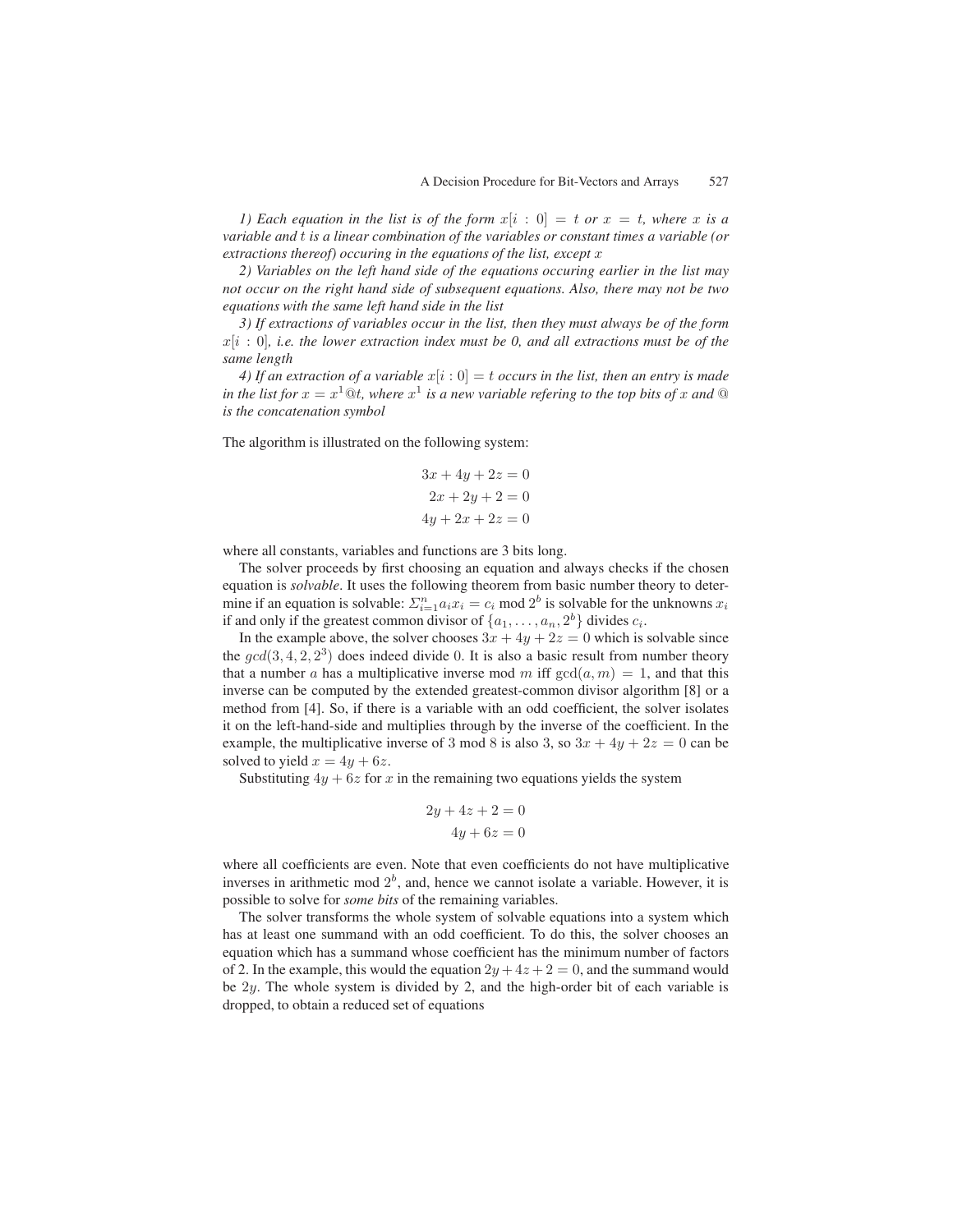$$
y[1:0] + 2z[1:0] + 1 = 0
$$
  

$$
2y[1:0] + 3z[1:0] = 0
$$

where all constants, variables and operations are 2 bits. Next,  $y[1:0]$  is solved for to obtain  $y[1:0] = 2z[1:0] + 3$ . Substituting for  $y[1:0]$  in the system yields a new system of equations  $3z[1:0]+2=0$ . This equation can be solved for  $z[1:0]$  to obtain  $z[1:0] = 2$ . It follows that original system of equations is satisfiable. It is important to note here that the bits  $y[2:1]$  and  $z[2:1]$  are unconstrained. The solved form in this case is  $x = 4y + 6z \wedge y[1:0] = 2z[1:0] + 3 \wedge z[1:0] = 2$  (Note that in the last two equations all variables, constants and functions are 2 bits long).

Algorithms for deciding the satisfiability of a system of equations and congruences in modular or residue arithmetic have been well-known for a long time. However, most of these algorithms do not provide a solved form that captures all possible solutions. Some of the ideas presented here were devised by Clark Barrett and implemented in the SVC decision procedure [12,4], but the SVC algorithm has exponential worst-case time complexity while STP's linear solver is polynomial in the worst-case.

The closest related work is probably in a paper by Huang and Cheng [12], which reduces a set of equations to a solved form by Guassian elimination. On the other hand, STP implements an online solving and substitution algorithm that gives a closed form solution. Such algorithms are easier to integrate into complex decision procedures.

# **5 Experimental Results**

This section presents empirical results on large examples from software analysis tools, and on randomly generated sets of linear equations. The effects of abstraction and linear solving in STP are examined. It is difficult to compare STP with other decision procedures, because no publicly available decision procedures except CVCL (from the authors research group) can deal with terms involving both bit-vectors and arrays indexed by bit-vectors. CVCL is hopelessly inefficient compared with STP, which was written to replace it. Terms in Yices can include bit-vectors and uninterpreted functions over bit-vectors. Uninterpreted functions are equivalent to arrays with no write operations, so it is possible to compare the performance of STP and Yices on examples with linear arithmetic and one realistic example with a read-only array.

In Table 1, STP is compared with all optimizations on (All ON), Array Optimizations on (Arr-ON,Lin-OFF), linear-solving on (Arr-OFF,Lin-ON), and all optimizations off (ALL OFF) on the BigArray examples (these examples are heavy on linear arithmetic and array reads). Table 2 summarizes STP's performance, with and without array write abstraction, on the big array examples with deeply nested writes. Table 3 compares STP with Yices on a very small version of a BigArray example, and some randomly generated linear system of equations. All experiments were run on a 3.2GHz/2GB RAM Intel machine running Linux.

Table 1 includes some of the hardest of the BigArray examples which are usually tens of megabytes of text, typically hundreds of thousands of 32 bit bit-vector variables, lots of array reads, and large number of linear constraints derived from [14,16]. The primary reason for timeouts is an out-of-memory exception. Table 1 shows that all optimizations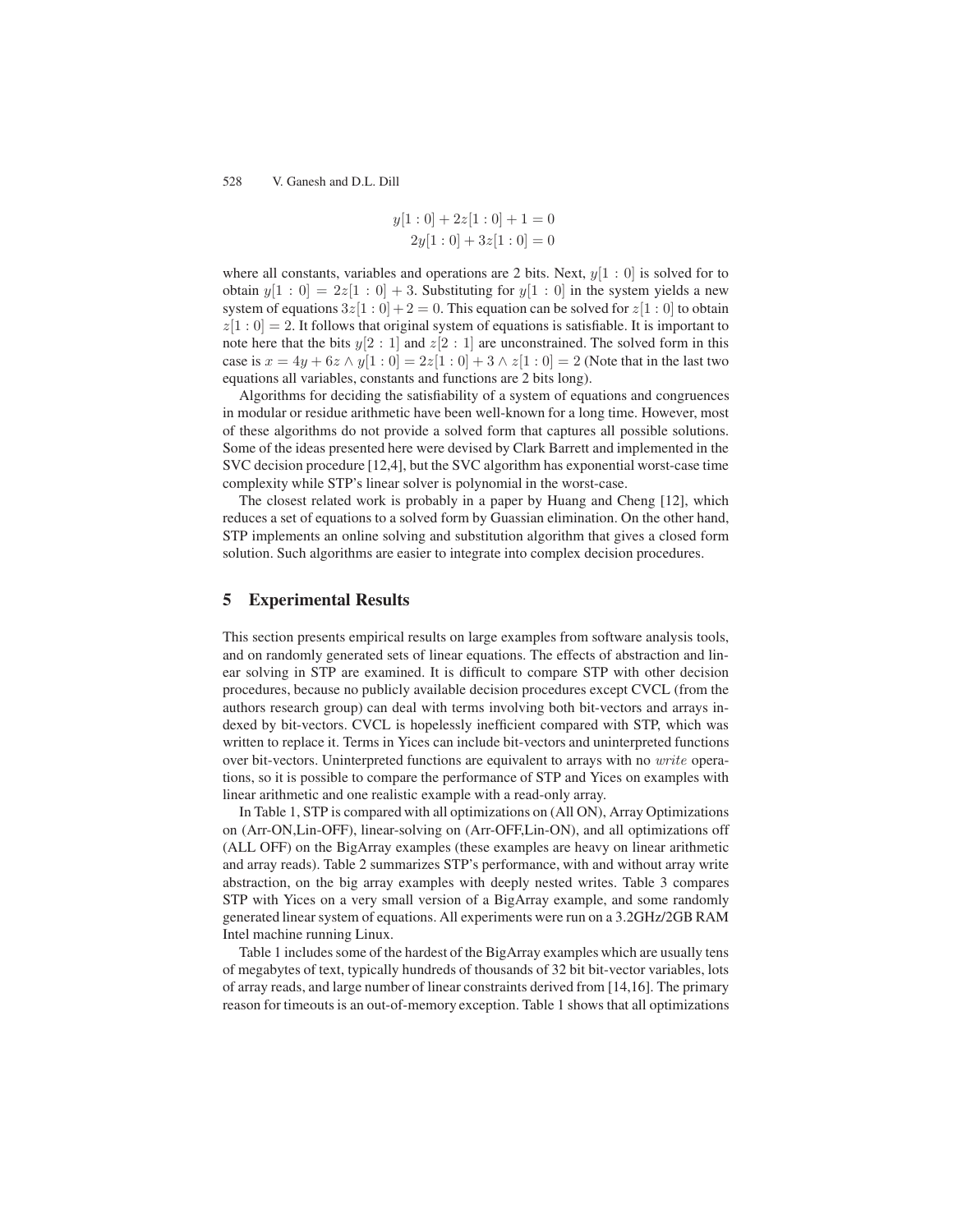**Table 1.** STP performance in different modes over BigArray Examples. Names are followed by the nodesize. Approximate node size is in millions of nodes. 1M is one million nodes. Shared nodes are counted exactly once. NR stands for No Result. All timings are in seconds. MO stands for out of memory error. These examples were generated using the CATCHCONV tool.

| <b>Example Name (Node Size) Result All ON Arr-ON, Lin-OFF Arr-OFF, Lin-ON All OFF</b> |     |           |           |           |           |
|---------------------------------------------------------------------------------------|-----|-----------|-----------|-----------|-----------|
| testcase15 $(0.9M)$                                                                   | sat | 66        | 192       | 64        | МO        |
| testcase16 $(0.9M)$                                                                   | sat | 67        | 233       | 66        | <b>MO</b> |
| thumbnail out-spin $1(3.2M)$                                                          | sat | 115       | 111       | 113       | <b>MO</b> |
| thumbnailout-spin1-2 $(4.3M)$ NR                                                      |     | <b>MO</b> | <b>MO</b> | <b>MO</b> | <b>MO</b> |
| thumbnail out-noarg $(2.7M)$                                                          | sat | 840       | <b>MO</b> | 840       | МO        |

**Table 2.** STP performance in different modes over BigArray Examples with deep nested writes. Names are followed by the nodesize. 1M is one million nodes (1K is thousand nodes). Shared nodes are counted exactly once. NR stands for No Result. All timings are in seconds. MO stands for out of memory error.These examples were generated using the CATCHCONV and Minesweeper tools.

| <b>Example Name (Node Size) Result WRITE Abstraction NO WRITE Abstraction</b> |     |           |      |
|-------------------------------------------------------------------------------|-----|-----------|------|
| grep0084(69K)                                                                 | sat | 109       | 506  |
| grep0095(69K)                                                                 | sat | 115       | 84   |
| grep0106 (69K)                                                                | sat | 270       | >600 |
| grep0117(70K)                                                                 | sat | 218       | >600 |
| grep0777 (73K)                                                                | NR  | <b>MO</b> | MO   |
| 610dd9dc (15K)                                                                | sat | 188       | 101  |
| testcase20 $(1.2M)$                                                           | sat | 67        | MO   |

are required for solving the hardest real-world problems. As expected, STP's linear solver is very helpful in solving these examples.

Table 2 includes examples with deeply nested array writes and modest amounts of linear constraints derived from various applications. The "grep" examples were generated using the Minesweeper tool while trying to find bugs in unix grep program. The 610dd9c formula is generated by a Minesweeper analysis of a program that is used in "botnet" attack. The formula testcase20 was generated by CATCHCONV. As expected, STP with write abstraction-refinement ON can yield a very large improvement over STP with write abstraction-refinement switched OFF, although it is not always faster.

Yices and STP were also compared on small, randomly-generated systems of linear equations with coefficients ranging from 1 to  $2^{16}$ , from 4 to 256 variables of 32 bits each, and 4 to 256 equations. Yices consistently timed out at 200 seconds on examples with 32 or more variables, and was significantly slower than STP on the smaller examples. The hardest problem for STP in this set of benchmarks was a test case with 32 equations and 256 variables of 32 bits, which STP solved in 90 seconds. There are two cases for illustration in Table 3. Yices times out on even a 50 variable 50 equation example, and when it does finish it is much slower than STP.

There is one large, real example with read-only arrays, linear arithmetic and bitvectors which is suitable for comparison with Yices. On this example, Yices is nearly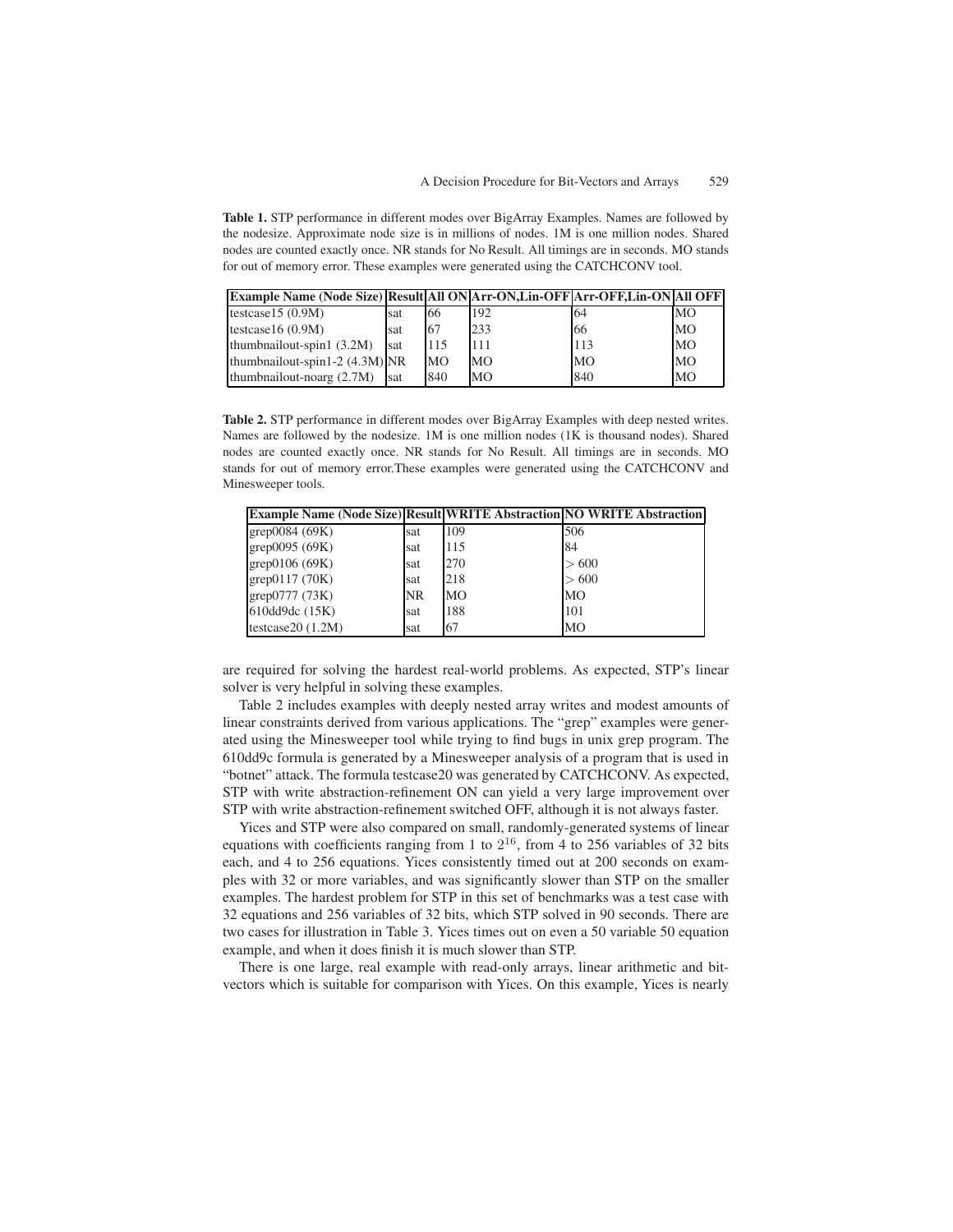**Table 3.** STP vs. Yices. Timeout per example: 600sec. The last example was generated using the Replayer tool.

| <b>Example</b>                              | <b>STP</b> | <b>Yices</b> |
|---------------------------------------------|------------|--------------|
| 25 var/25 equations (unsat)                 | 0.8s       | 42s          |
| $50 \text{ var}/50 \text{ equations}$ (sat) |            | 13s TimeOut  |
| cookie checksum example(sat) 2.6s           |            | 218s         |

one hundred times slower than STP. Unfortunately, we could not compare Yices with STP on examples with array writes since Yices does not support array writes with bit-vector indexing. More meaningful comparisons will have to wait till competing decision procedures includes bit-vector operations and a theory of arrays indexed by bitvectors. All tests in this section are available at http://verify.stanford.edu/ stp.html

# **6 Conclusion**

Software applications such as program analysis, bug finding, and symbolic simulation of software tend to impose different conditions on decision procedures than hardware applications. In particular, arrays become a bottleneck. Also, the constraints tend to be very large with lots of linear bit-vector arithmetic in them. Abstraction-refinement algorithms is often helpful for handling large array terms. Also, the approach of doing phased word-level transformations, starting with the least expensive and risky transformations, followed by translation to SAT seems like a good design for decision procedures for the applications considered. Finally, linear solving, when implemented carefully, is effective in variable elimination.

# **Acknowledgements**

We are indebted to the following users for their feedback and for great examples: David Molnar from Berkeley; Cristian Cadar, Dawson Engler and Aaron Bradley from Stanford; Jim Newsome, David Brumley, Ivan Jaeger and Dawn Song from CMU;

This research was supported by Department of Homeland Security (DHS) grant FA8750-05-2-0142 and by National Science Foundation grant CNS-0524155. Any opinions, findings, and conclusions or recommendations expressed in this material are those of the author and do not necessarily reflect the view of the Department of Homeland Security or the National Science Foundation.

# **References**

- 1. SMTLIB website: http://www.csl.sri.com/users/demoura/smt-comp/
- 2. Barrett, C., Berezin, S.: CVC Lite: A new implementation of the cooperating validity checker. In: Alur, R., Peled, D.A. (eds.) CAV 2004. LNCS, vol. 3114, Springer, Heidelberg (2004)